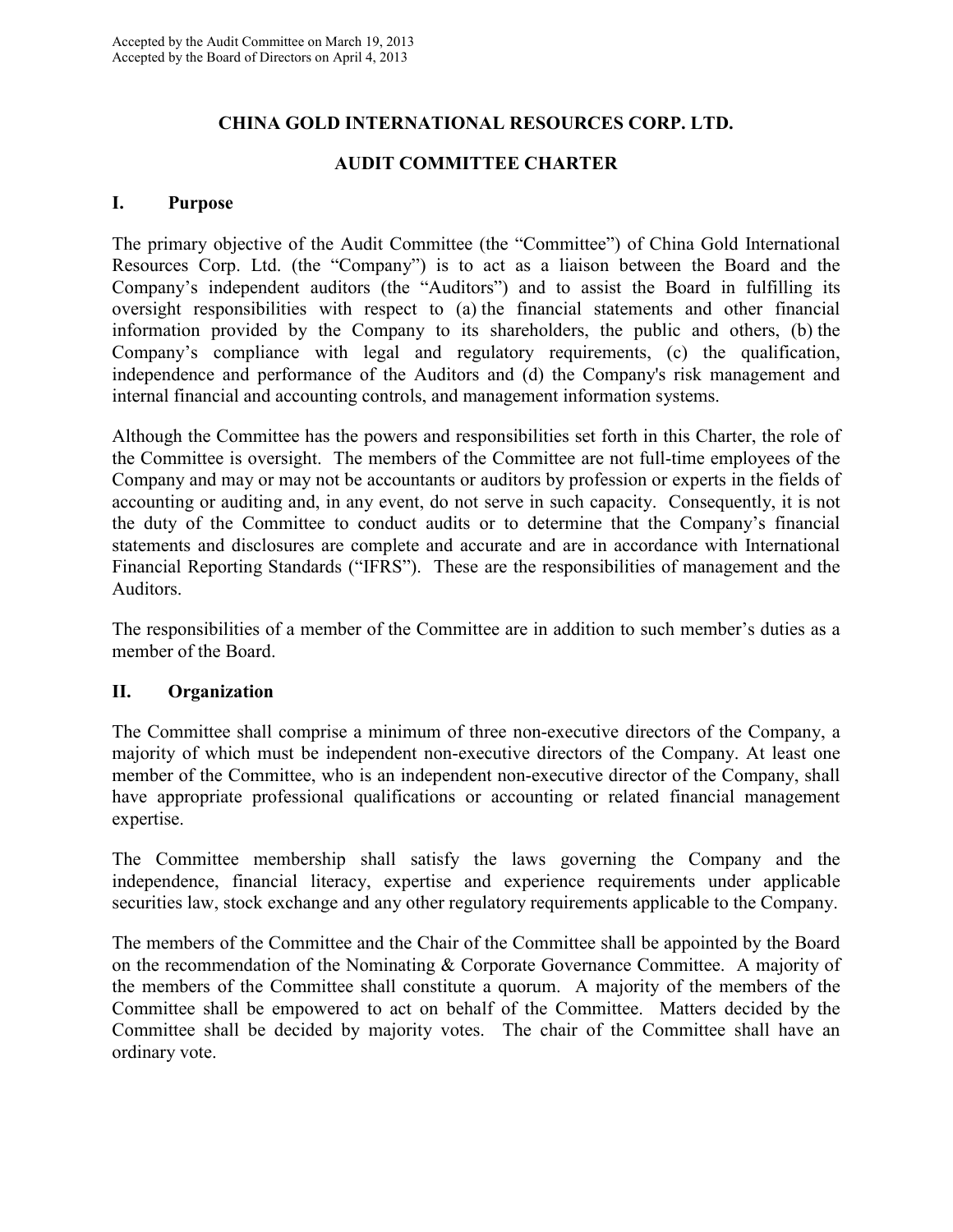No member of the Committee shall have been a partner of or otherwise have had a financial interest in the Auditors during the past year.

Any member of the Committee may be removed or replaced at any time by the Board and shall cease to be a member of the Committee as soon as such member ceases to be a director.

The Committee may form and delegate authority to subcommittees when appropriate.

# **III. Meetings**

The Committee shall meet as frequently as circumstances require, but not less frequently than four times per year. The Committee shall meet at least quarterly with management, the Company's financial and accounting officer(s) and the Auditors in separate executive sessions to discuss any matters that the Committee or each of these groups believe should be discussed privately.

The Chair of the Committee shall be an independent chair who is not Chair of the Board. In the absence of the appointed Chair of the Committee at any meeting, the members shall elect a chair from those in attendance at the meeting. The Chair, in consultation with the other members of the Committee, shall set the frequency and length of each meeting and the agenda of items to be addressed at each upcoming meeting.

The Committee will appoint a Secretary who will keep full minutes of all meetings. The Secretary may also be the Chief Financial Officer, the Company's Corporate Secretary or another person who does not need to be a member of the Committee. The Secretary for the Committee can be changed by simple notice from the Chair.

Draft and final versions of the meeting minutes should be sent to all members of the Committee within a reasonable time following such meetings.

The Chair shall ensure that the agenda for each upcoming meeting of the Committee is circulated to each member of the Committee as well as the other directors in advance of the meeting.

The Committee may invite, from time to time, such persons as it may see fit to attend its meetings and to take part in discussion and consideration of the affairs of the Committee. The Company's accounting and financial officer(s) and the Auditors shall attend any meeting when requested to do so by the Chair of the Committee.

## **IV. Authority and Responsibilities**

The Board, after consideration of the recommendation of the Committee, shall nominate the Auditors for appointment by the shareholders of the Company in accordance with applicable law. The Auditors report directly to the Audit Committee. The Auditors are ultimately accountable to the Committee and the Board as representatives of the shareholders.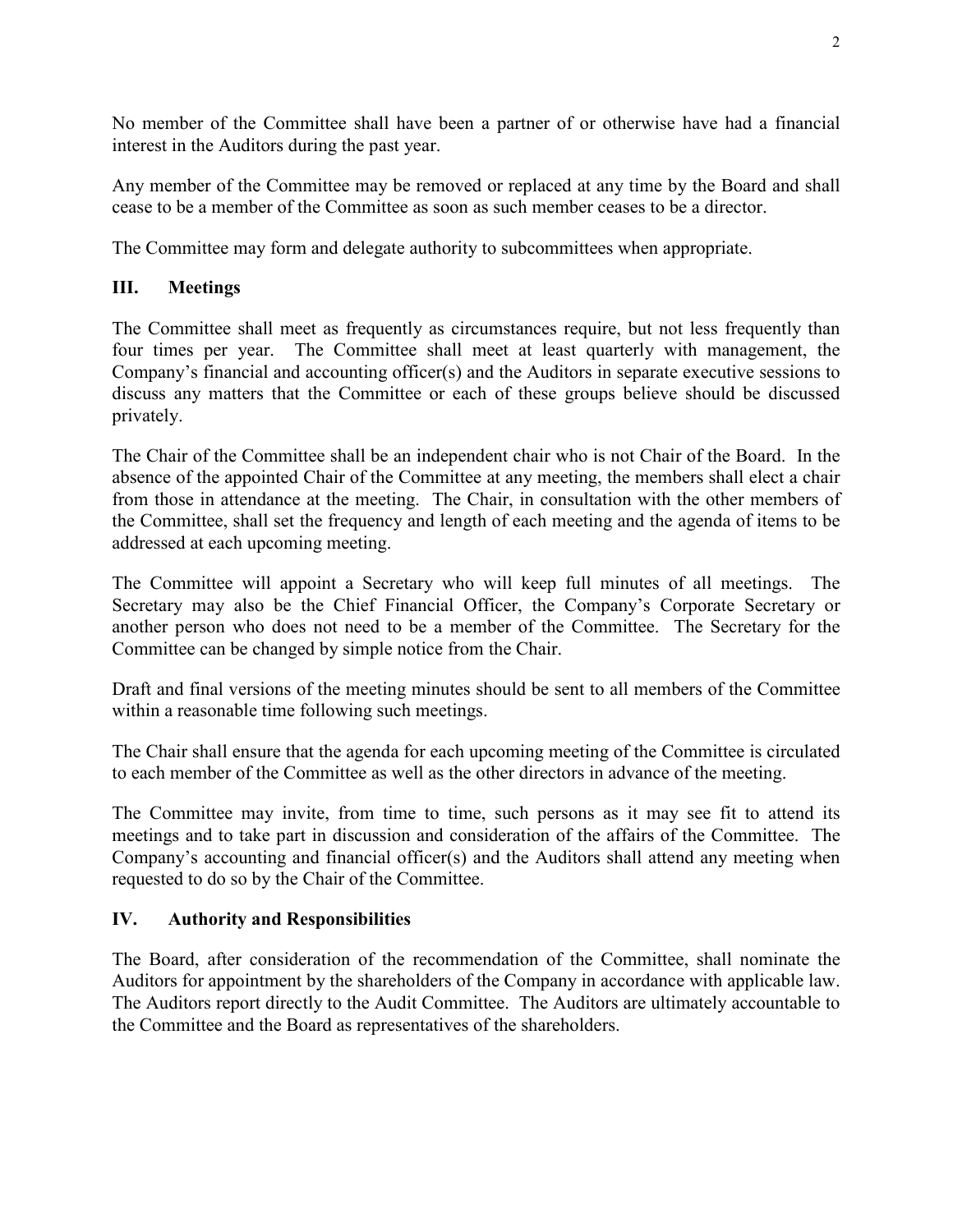The Committee shall have the following responsibilities:

#### (A) Auditors

- 1. Recommend to the Board the independent auditors to be nominated for appointment or reappointment as Auditors of the Company at the Company's annual meeting and the remuneration to be paid to the Auditors for services performed during the preceding year; approve all auditing services to be provided by the Auditors; be responsible for the oversight of the work of the Auditors, including the resolution of disagreements between management and the Auditors regarding financial reporting; and recommend to the Board and the shareholders the termination of the appointment of the Auditors, if and when advisable.
- 2. When there is to be a change of the Auditor, (i) review all issues related to the change, including any notices required under applicable securities law, stock exchange or other regulatory requirements, and the planned steps for an orderly transition; and (ii) be primarily responsible for questions relating to such change.
- 3. Review the Auditor's audit plan and discuss the Auditor's scope, staffing, materiality, and general audit approach.
- 4. Review and monitor the Auditors' independence and objectivity and the effectiveness of the audit process in accordance with applicable standards. The Committee should discuss with the Auditors the nature and scope of the audit and reporting obligations prior to the commencement of the audit.
- 5. Review on an annual basis the performance of the Auditors, including the lead audit partner.
- 6. Take reasonable steps to confirm the independence of the Auditors, which include:
	- (a) Ensuring receipt from the Auditors of a formal written statement in accordance with applicable regulatory requirements delineating all relationships between the Auditors and the Company;
	- (b) Considering and discussing with the Auditors any disclosed relationships or services, including non-audit services, that may impact the objectivity and independence of the Auditors;
	- (c) Developing and implementing policy on the provision of non-audit related services provided by the Auditors to the Company and approving in advance any non-audit related services provided by the Auditors to the Company, and the fees for such services, with a view to ensuring independence of the Auditors, and in accordance with applicable regulatory standards, including applicable stock exchange requirements with respect to approval of non-audit related services performed by the Auditors. For the purpose of this Part  $IV(A)(6)(c)$ , "Auditors" include any entity that is under common control, ownership or management with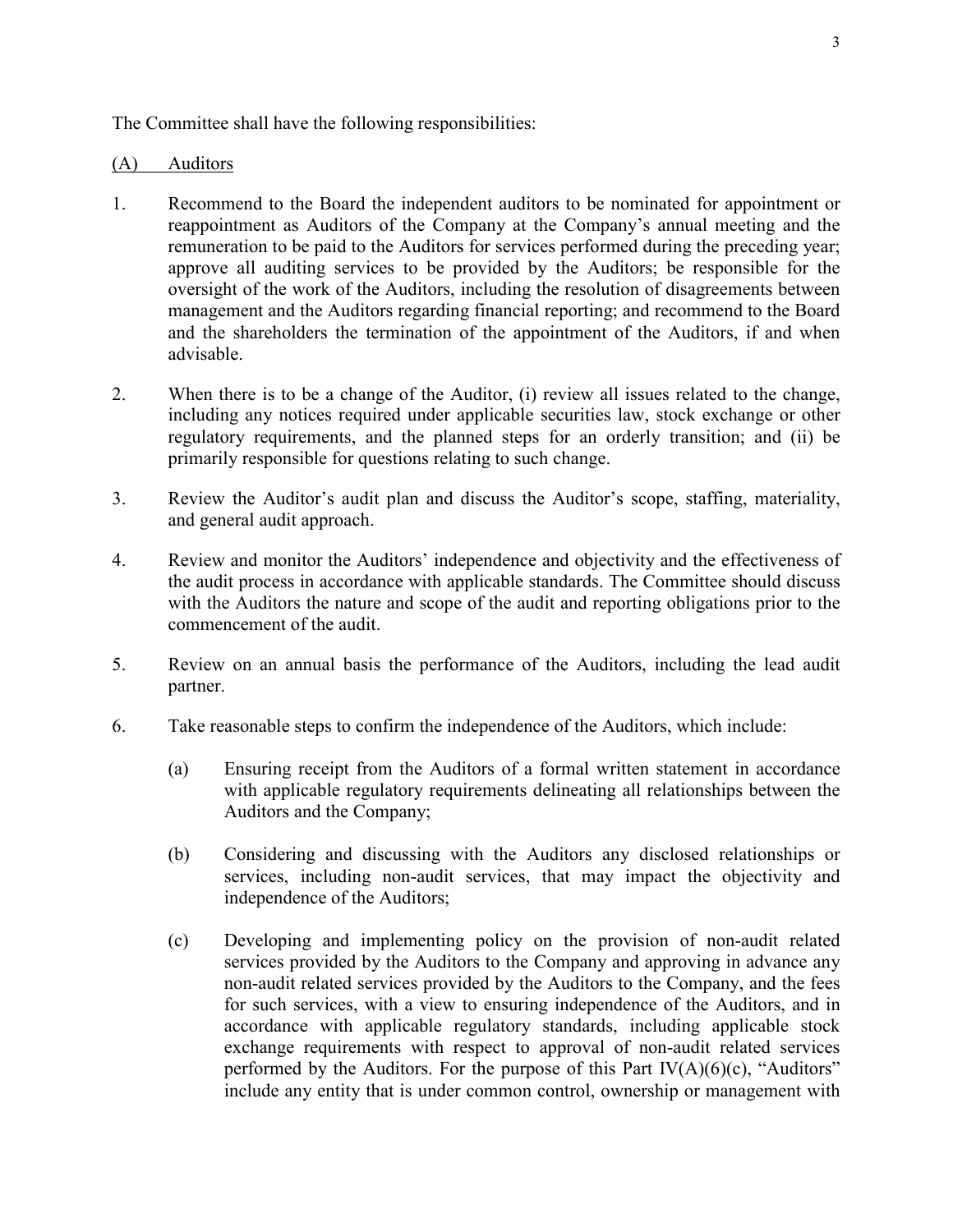the Auditors or any entity that a reasonable and informed third party knowing all the relevant information would reasonably conclude to be part of the Auditors, nationally or internationally); and

- (d) As necessary, taking or recommending that the Board take appropriate action to oversee the independence of the Auditors.
- 7. Review and approve any disclosures required to be included in periodic reports under applicable securities laws, rules and regulations and stock exchange and other regulatory requirements with respect to non-audit services provided by the Auditors.
- 8. Confirm with the Auditors and receive written confirmation at least once per year as to (i) the Auditor's internal processes and quality control procedures; and (ii) disclosure of any material issues raised by the most recent internal quality control review, or per review within the preceding five years respecting independent audit carried out by the Auditors or investigations or government or professional enquiries, reviews or investigations of the Auditors within the last five years.
- 9. Consider the tenure of the lead audit partner on the engagement in light of applicable securities law, stock exchange or applicable regulatory requirements.
- 10. Review all reports required to be submitted by the Auditors to the Committee under applicable securities laws, rules and regulations and stock exchange or other regulatory requirements.
- 11. Receive all recommendations and explanations which the Auditors place before the Committee.
- 12. Ensure any provision of non-audit related services by the Auditors does not impair their independence or objectivity and develop and implement any necessary policies in that regard.
- (B) Financial Statements and Financial Information
- 13. Review and discuss with management, the financial and accounting officer(s) and the Auditors, the Company's annual audited financial statements, including disclosures made in management's discussion and analysis, prior to filing or distribution of such statements and recommend to the Board, if appropriate, that the Company's audited financial statements be included in the Company's annual reports distributed and filed under applicable laws and regulatory requirements.
- 14. Review and discuss with management, the financial and accounting officer(s) and the Auditors, the Company's interim financial statements, including management's discussion and analysis, and the Auditor's review of interim financial statements, prior to filing or distribution of such statements.
- 15. Review any earnings press releases of the Company before the Company publicly discloses this information.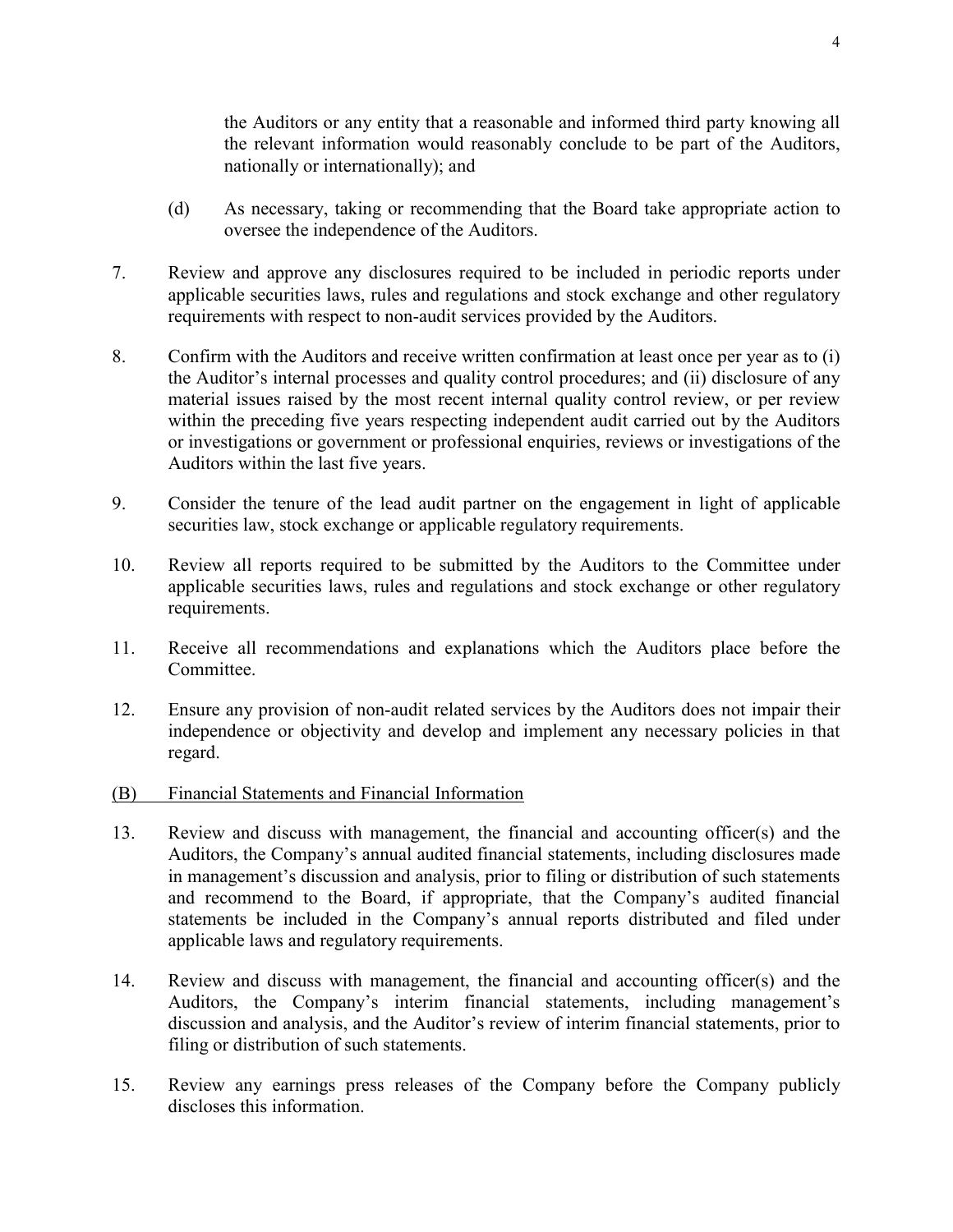- 16. Be satisfied that adequate procedures are in place for the review of the Company's disclosure of financial information and extracted or derived from the Company's financial statements and periodically assess the adequacy of these procedures.
- 17. Discuss with the Auditor and review the matters required to be discussed by applicable auditing standards requirements relating to the conduct of the audit including:
	- (a) the adoption of, or changes to, the Company's significant auditing and accounting principles and practices;
	- (b) the management letter provided by the Auditors and the Company's response to that letter;
	- (c) any difficulties encountered in the course of the audit work, including any restrictions on the scope of activities or access to requested information, or personnel and any significant disagreements with management; and
	- (d) any material queries raised by the Auditors to management about accounting records, financial accounts or systems of control and management's response.
- 18. Ensure that the Board will provide a timely response to the issues raised in the management letter provided by the Auditors.
- 19. Discuss with management and the Auditors major issues regarding accounting principles used in the preparation of the Company's financial statements, including any significant changes in the Company's selection or application of accounting principles. Review and discuss analyses prepared by management and/or the Auditors setting forth significant financial reporting issues and judgments made in connection with the preparation of the financial statements, including analyses of the effects of alternative approaches under IFRS.
- 20. Prepare any report under applicable securities law, stock exchange or other regulatory requirements, including any reports required to be included in statutory filings, including in the Company's annual proxy statement.
- (C) Ongoing Reviews and Discussions with Management and Others
- 21. Obtain and review an annual report from management relating to the accounting principles used in the preparation of the Company's financial statements, including those policies for which management is required to exercise discretion or judgments regarding the implementation thereof.
- 22. Periodically review separately with each of management, the financial and accounting officer(s) and the Auditors; (a) any significant disagreement between management and the Auditors in connection with the preparation of the financial statements, (b) any difficulties encountered during the course of the audit, including any restrictions on the scope of work or access to required information and (c) management's response to each.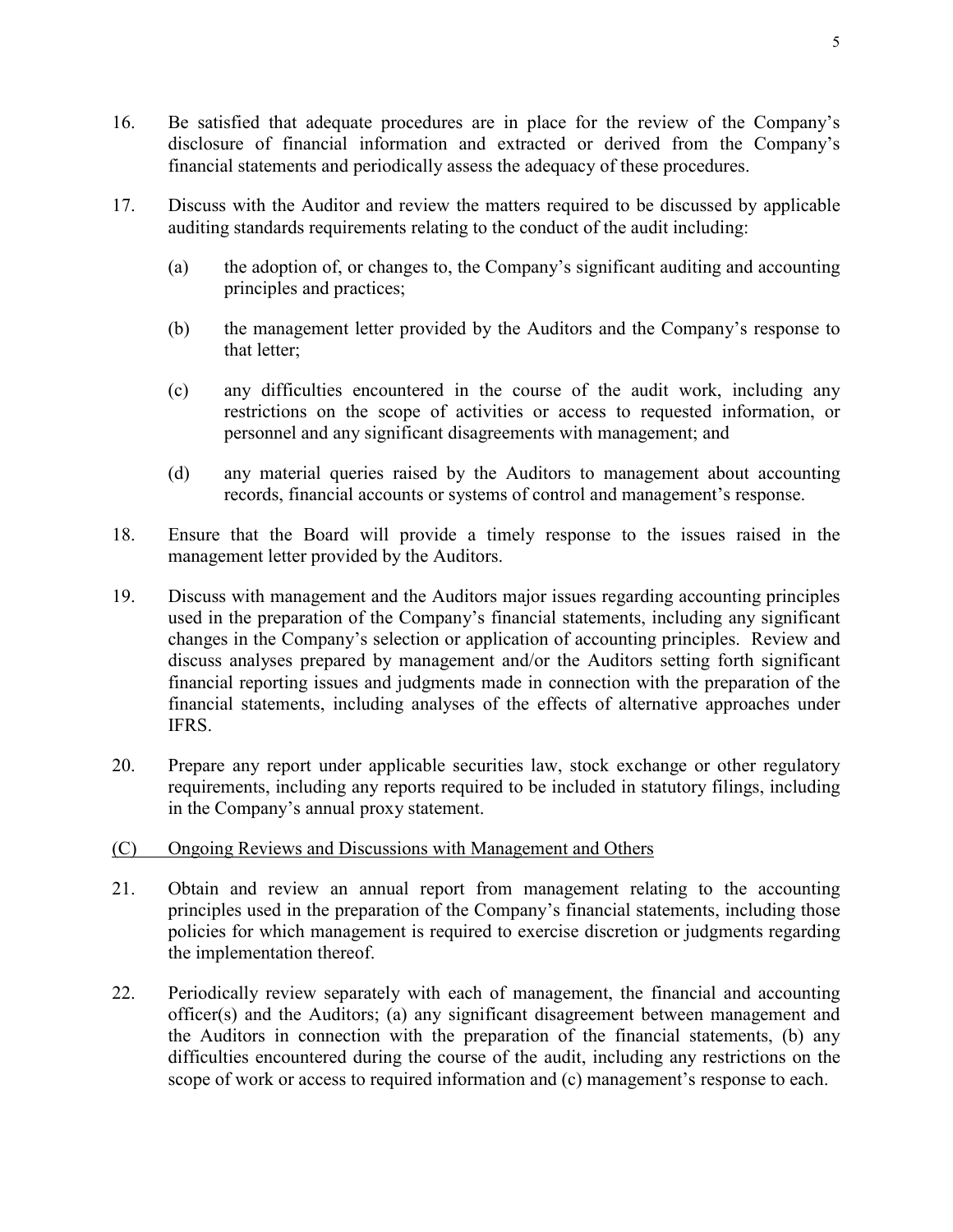- 23. Periodically discuss with the Auditors, without management being present, (a) their judgments about the quality and appropriateness of the Company's accounting principles and financial disclosure practices as applied in its financial reporting and (b) the completeness and accuracy of the Company's financial statements.
- 24. Liaise with the Board and management and meet with the Auditors at least twice a year to monitor the integrity of the Company's financial statements and annual report and accounts, half-year report and, if prepared for publication, quarterly reports, and review significant financial reporting judgments contained therein. In reviewing such reports before submission to the Board, the Committee's review shall include a review of:
	- (a) any changes in accounting policies and practices;
	- (b) major judgmental areas;
	- (c) significant adjustments resulting from audit;
	- (d) going concern assumptions and any qualifications;
	- (e) compliance with accounting standards; and
	- (f) compliance with applicable stock exchange regulations and other legal requirements relating to financial reporting.
- 25. compliance with applicable stock exchange regulations and other legal requirements relating to financial reporting. Consider and approve, if appropriate, significant changes to the Company's accounting principles and financial disclosure practices as suggested by the Auditors or management and the resulting financial statement impact. Review with the Auditors or management the extent to which any changes or improvements in accounting or financial practices, as approved by the Committee, have been implemented.
- 26. Review and discuss with management, the Auditors and the Company's independent counsel, as appropriate, any legal, regulatory or compliance matters that could have a significant impact on the Company's financial statements, including applicable changes in accounting standards or rules, or compliance with applicable laws and regulations, inquiries received from regulators or government agencies and any pending material litigation.
- 27. Enquire of the Company's financial and accounting officer(s) and the Auditors on any matters which should be brought to the attention of the Committee concerning accounting, financial and operating practices and controls and accounting practices of the Company and give due consideration to such matters.
- 28. Review the principal control risks to the business of the Company, its subsidiaries and joint ventures; and verify that effective control systems are in place to manage and mitigate these risks.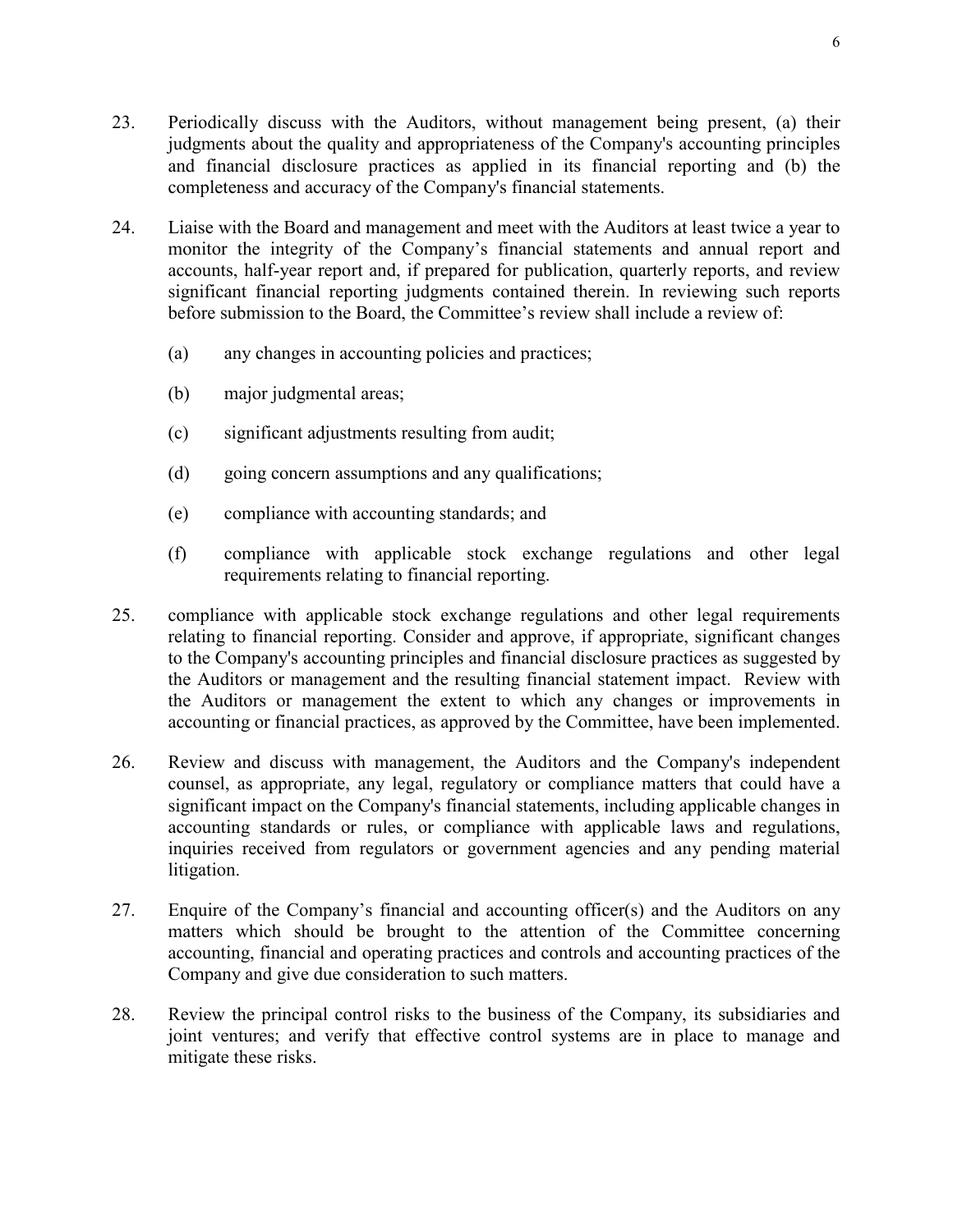- 29. Review and discuss with management any earnings press releases, including the use of "pro forma" or "adjusted" non-IFRS information, as well as any financial information and earnings guidance provided to analysts and rating agencies. Such discussions may be done generally (i.e. discussion of the types of information to be disclosed and the types of presentations made).
- 30. Review and discuss with management any material off-balance sheet transactions, arrangements, obligations (including contingent obligations) and other relationships of the Company with unconsolidated entities or other persons, that may need to be reflected in the financial reports or accounts of the Company, or may have a material current or future effect on financial condition, changes in financial condition, results of operations, liquidity, capital resources, capital reserves or significant components of revenues or expenses. Obtain explanations from management of all significant variances between comparative reporting periods.
- 31. Review and discuss with management the Company's major risk exposures and the steps management has taken to monitor, control and manage such exposures, including the Company's risk assessment and risk management guidelines and policies.
- (D) Risk Management and Internal Controls
- 32. Act as the key representative body for overseeing the Company's relations with the Auditors.
- 33. Review, based upon the recommendation of the Auditors and management, the scope and plan of the work to be done by the Company's financial and accounting group and the responsibilities, budget and staffing needs of such group.
- 34. Discuss the internal control system with management to ensure that management has performed its duty to have an effective internal control system. Such discussions should include the adequacy of resources, staff qualifications and experience, training programmes and budget of the Company's accounting and financial reporting function.
- 35. Ensure that management has designed and implemented effective systems of risk management and internal controls and, at least annually, review the effectiveness of the implementation of such systems.
- 36. Approve and recommend to the Board for adoption policies and procedures on risk oversight and management to establish an effective system for identifying, assessing, monitoring and managing risk.
- 37. In consultation with the Auditors and management, review the adequacy of the Company's internal control structure and procedures designed to ensure compliance with laws and regulations, and discuss the responsibilities, budget and staffing needs of the Company's financial and accounting group.
- 38. Establish procedures for (a) the receipt, retention and treatment of complaints received by the Company regarding accounting, internal accounting controls or auditing matters and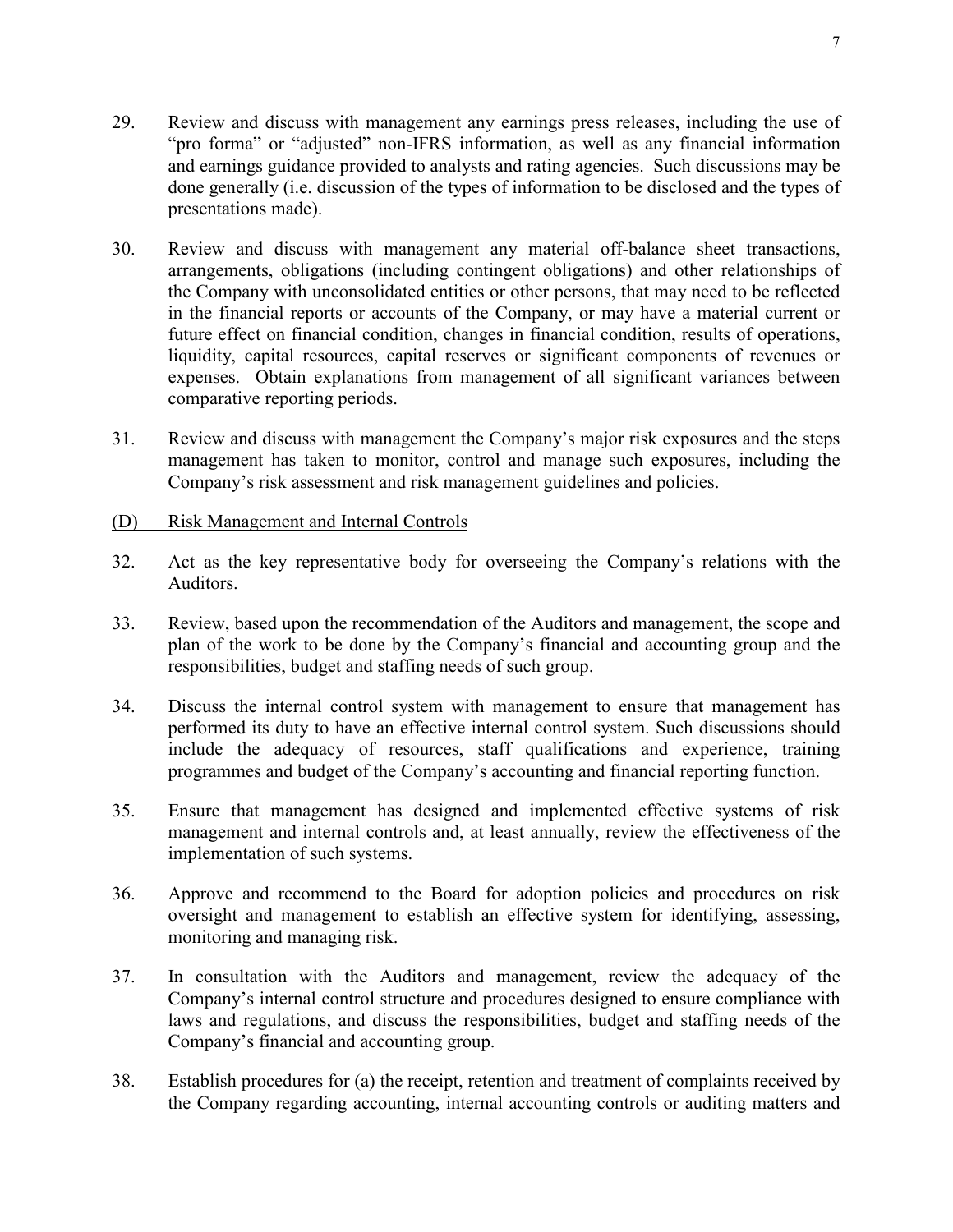(b) the confidential, anonymous submission by employees of the Company of concerns regarding questionable accounting or auditing matters.

- 39. Review arrangements employees of the Company can use, in confidence, to raise concerns about possible improprieties in financial reporting, internal control or other matters. The Committee should ensure that proper arrangements are in place for fair and independent investigation of such matters and for appropriate follow-up action.
- 40. Establish a whistleblowing policy and system for employees of the Company and those who deal with the Company (e.g. customers and suppliers) to raise concerns, in confidence, with the Committee about possible improprieties in any matter related to the Company.
- 41. Ensure coordination between the internal auditors and the Auditors and ensure that the internal auditor function is adequately resourced and has appropriate standing within the Company, and review and monitor its effectiveness.
- 42. Review the internal control reports prepared by management, including management's assessment of the effectiveness of the Company's internal control structure and procedures for financial reporting and (ii) the Auditors' attestation, and report, on the assessment made by management.
- 43. Consider major investigation findings on internal control matters as delegated by the Board or on its own initiative and management's response to such findings.
- 44. Review the appointment of the chief financial officer and any key financial executives involved in the financial reporting process and recommend to the Board any changes in such appointment.
- (F) Other Responsibilities
- 45. Create an agenda for the ensuing year.
- 46. Review and approve related-party transactions if required under applicable securities law, stock exchange or other regulatory requirements.
- 47. Review and approve (a) any change or waiver in the Company's code of ethics applicable to senior financial officers and (b) any disclosures made under applicable securities law, stock exchange or other regulatory requirements regarding such change or waiver.
- 48. Establish, review and approve policies for the hiring of employees, partners, former employees or former partners of the Company's Auditors.
- 49. Review and reassess the duties and responsibilities set out in this Charter annually and recommend to the Nominating and Corporate Governance Committee and to the Board any changes deemed appropriate by the Committee.
- 50. Review its own performance annually, seeking input from management and the Board.